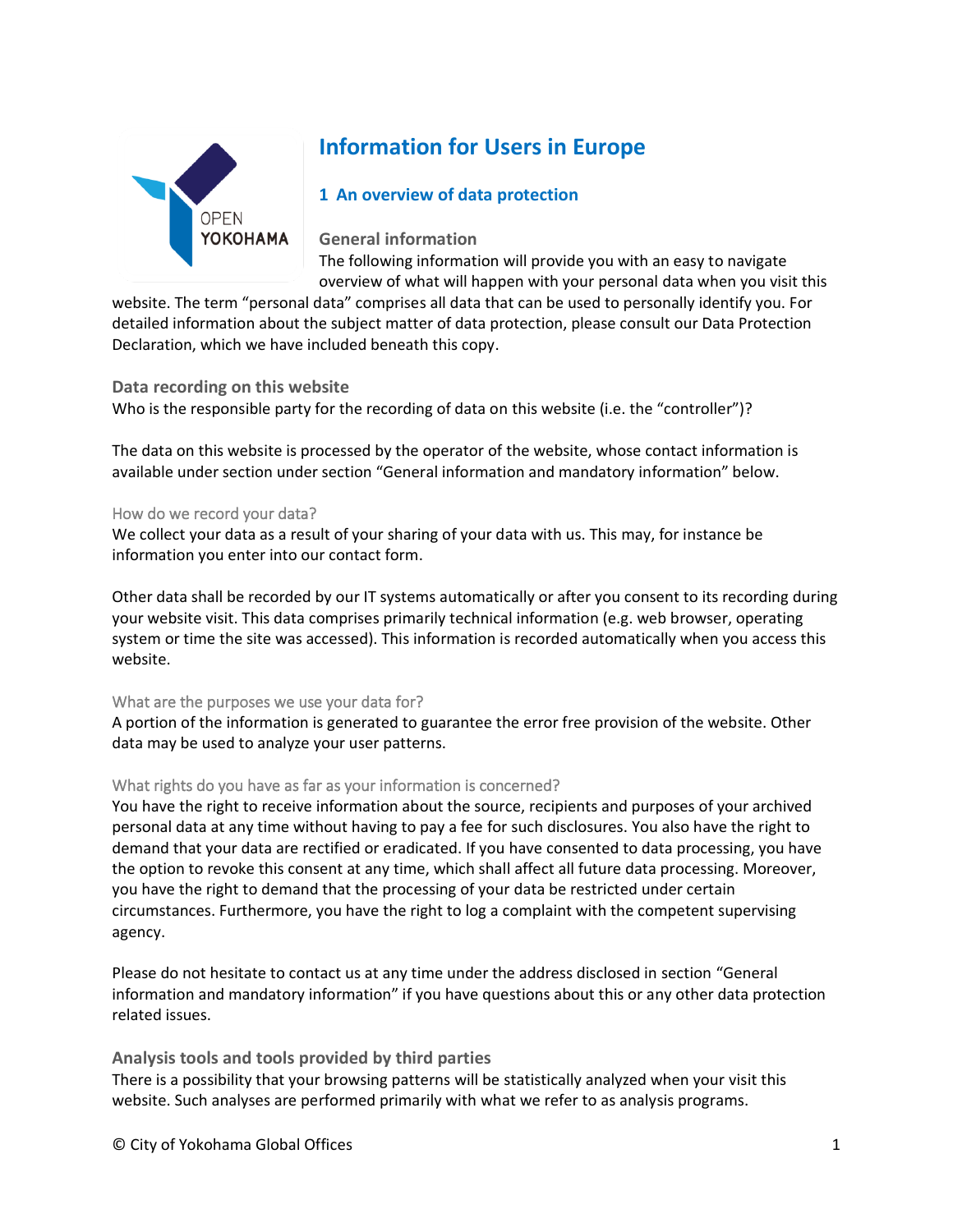For detailed information about these analysis programs please consult our Data Protection Declaration below.

# **2 Hosting and Content Delivery Networks (CDN)**

## **External Hosting**

This website is hosted by an external service provider (host). Personal data collected on this website are stored on the servers of the host. These may include, but are not limited to, IP addresses, contact requests, metadata and communications, contract information, contact information, names, web page access, and other data generated through a web site.

The host is used for the purpose of fulfilling the contract with our potential and existing customers (Art. 6 para. 1 lit. b GDPR) and in the interest of secure, fast and efficient provision of our online services by a professional provider (Art. 6 para. 1 lit. f GDPR).

Our host will only process your data to the extent necessary to fulfil its performance obligations and to follow our instructions with respect to such data.

Execution of a contract data processing agreement

In order to guarantee processing in compliance with data protection regulations, we have concluded an order processing contract with our host.

## **3 General information and mandatory information**

#### **Data protection**

The operators of this website and its pages take the protection of your personal data very seriously. Hence, we handle your personal data as confidential information and in compliance with the statutory data protection regulations and this Data Protection Declaration.

Whenever you use this website, a variety of personal information will be collected. Personal data comprises data that can be used to personally identify you. This Data Protection Declaration explains which data we collect as well as the purposes we use this data for. It also explains how, and for which purpose the information is collected.

We herewith advise you that the transmission of data via the Internet (i.e. through e-mail communications) may be prone to security gaps. It is not possible to completely protect data against third party access.

Information about the responsible party (referred to as the "controller" in the GDPR) The data processing controller on this website is:

Office of the City of Yokoahma Representative to the Americas 1251 Avenue of the Americas, Suite 2385, New York, NY 10020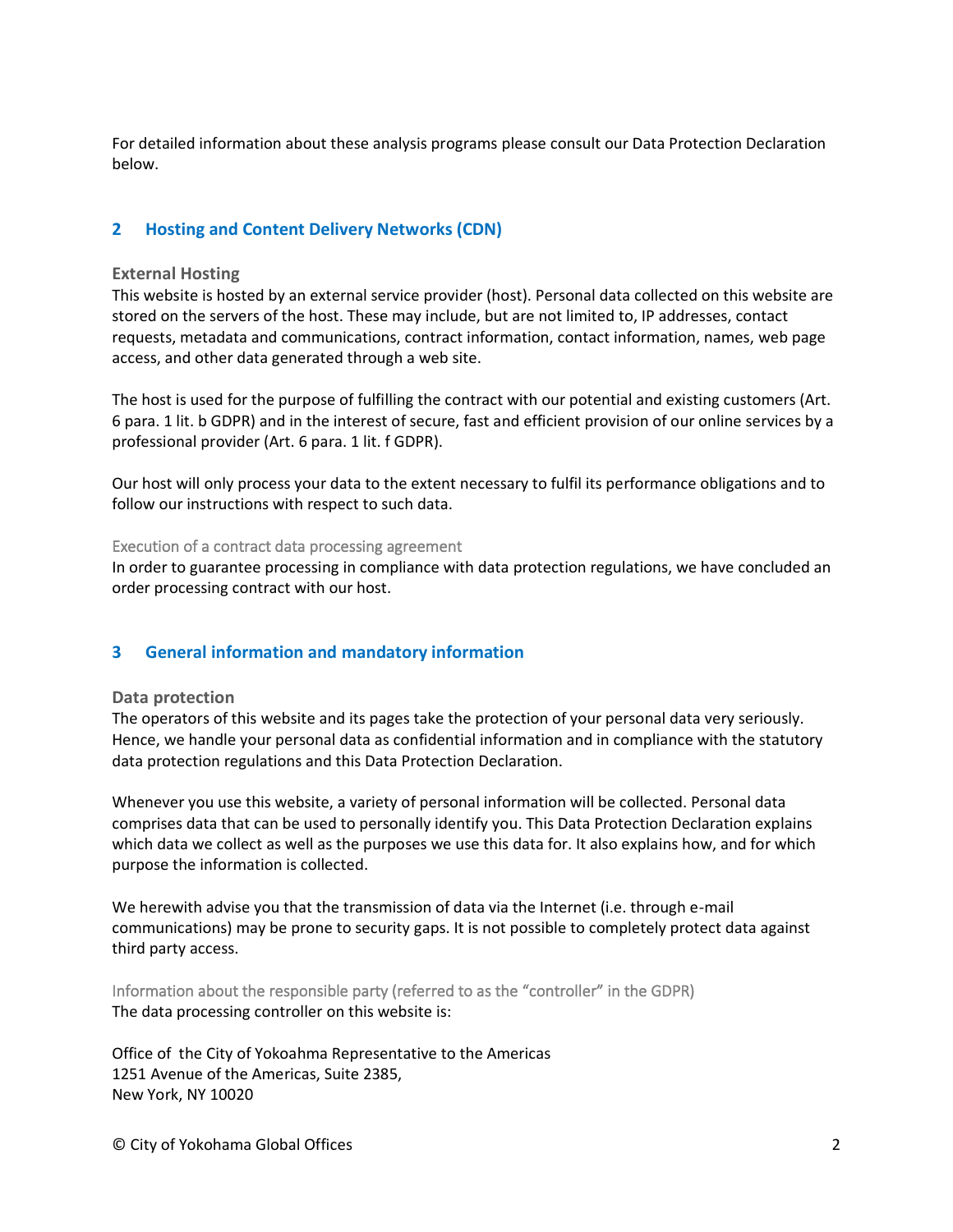Phone: +1-646-905-3758 E-mail[: info@businessyokohama.com](mailto:info@businessyokohama.com)

The controller is the natural person or legal entity that single-handedly or jointly with others makes decisions as to the purposes of and resources for the processing of personal data (e.g. names, e-mail addresses, etc.).

## **Revocation of your consent to the processing of data**

A wide range of data processing transactions are possible only subject to your express consent. You can also revoke at any time any consent you have already given us. This shall be without prejudice to the lawfulness of any data collection that occurred prior to your revocation.

**Right to object to the collection of data in special cases; right to object to direct advertising (Art. 21 GDPR)**

IN THE EVENT THAT DATA ARE PROCESSED ON THE BASIS OF ART. 6 SECT. 1 LIT. E OR F GDPR, YOU HAVE THE RIGHT TO AT ANY TIME OBJECT TO THE PROCESSING OF YOUR PERSONAL DATA BASED ON GROUNDS ARISING FROM YOUR UNIQUE SITUATION. THIS ALSO APPLIES TO ANY PROFILING BASED ON THESE PROVISIONS. TO DETERMINE THE LEGAL BASIS, ON WHICH ANY PROCESSING OF DATA IS BASED, PLEASE CONSULT THIS DATA PROTECTION DECLARATION. IF YOU LOG AN OBJECTION, WE WILL NO LONGER PROCESS YOUR AFFECTED PERSONAL DATA, UNLESS WE ARE IN A POSITION TO PRESENT COMPELLING PROTECTION WORTHY GROUNDS FOR THE PROCESSING OF YOUR DATA, THAT OUTWEIGH YOUR INTERESTS, RIGHTS AND FREEDOMS OR IF THE PURPOSE OF THE PROCESSING IS THE CLAIMING, EXERCISING OR DEFENCE OF LEGAL ENTITLEMENTS (OBJECTION PURSUANT TO ART. 21 SECT. 1 GDPR).

IF YOUR PERSONAL DATA IS BEING PROCESSED IN ORDER TO ENGAGE IN DIRECT ADVERTISING, YOU HAVE THE RIGHT TO AT ANY TIME OBJECT TO THE PROCESSING OF YOUR AFFECTED PERSONAL DATA FOR THE PURPOSES OF SUCH ADVERTISING. THIS ALSO APPLIES TO PROFILING TO THE EXTENT THAT IT IS AFFILIATED WITH SUCH DIRECT ADVERTISING. IF YOU OBJECT, YOUR PERSONAL DATA WILL SUBSEQUENTLY NO LONGER BE USED FOR DIRECT ADVERTISING PURPOSES (OBJECTION PURSUANT TO ART. 21 SECT. 2 GDPR).

## **Right to log a complaint with the competent supervisory agency**

In the event of violations of the GDPR, data subjects are entitled to log a complaint with a supervisory agency, in particular in the member state where they usually maintain their domicile, place of work or at the place where the alleged violation occurred. The right to log a complaint is in effect regardless of any other administrative or court proceedings available as legal recourses.

#### **Right to data portability**

You have the right to demand that we hand over any data we automatically process on the basis of your consent or in order to fulfil a contract be handed over to you or a third party in a commonly used, machine readable format. If you should demand the direct transfer of the data to another controller, this will be done only if it is technically feasible.

## **SSL and/or TLS encryption**

For security reasons and to protect the transmission of confidential content, such as purchase orders or inquiries you submit to us as the website operator, this website uses either an SSL or a TLS encryption program. You can recognize an encrypted connection by checking whether the address line of the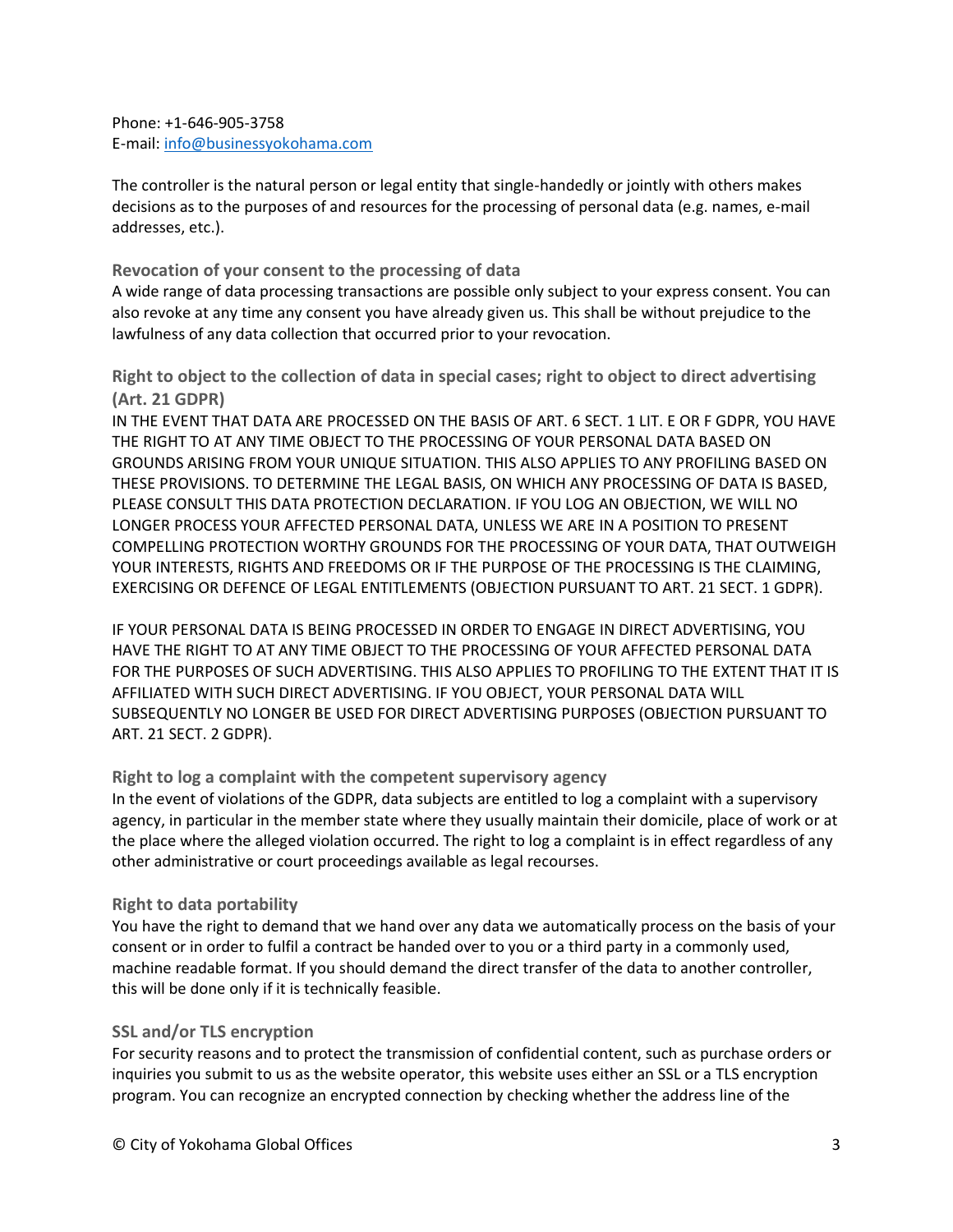browser switches from "http://" to "https://" and also by the appearance of the lock icon in the browser line.

If the SSL or TLS encryption is activated, data you transmit to us cannot be read by third parties.

## **Information about, rectification and eradication of data**

Within the scope of the applicable statutory provisions, you have the right to at any time demand information about your archived personal data, their source and recipients as well as the purpose of the processing of your data. You may also have a right to have your data rectified or eradicated. If you have questions about this subject matter or any other questions about personal data, please do not hesitate to contact us at any time at the address provided in section "General information and mandatory information"

# **Right to demand processing restrictions**

You have the right to demand the imposition of restrictions as far as the processing of your personal data is concerned. To do so, you may contact us at any time at the address provided in section "General information and mandatory information." The right to demand restriction of processing applies in the following cases:

- In the event that you should dispute the correctness of your data archived by us, we will usually need some time to verify this claim. During the time that this investigation is ongoing, you have the right to demand that we restrict the processing of your personal data.
- If the processing of your personal data was/is conducted in an unlawful manner, you have the option to demand the restriction of the processing of your data in lieu of demanding the eradication of this data.
- If we do not need your personal data any longer and you need it to exercise, defend or claim legal entitlements, you have the right to demand the restriction of the processing of your personal data instead of its eradication.
- If you have raised an objection pursuant to Art. 21 Sect. 1 GDPR, your rights and our rights will have to be weighed against each other. As long as it has not been determined whose interests prevail, you have the right to demand a restriction of the processing of your personal data.

If you have restricted the processing of your personal data, these data – with the exception of their archiving – may be processed only subject to your consent or to claim, exercise or defend legal entitlements or to protect the rights of other natural persons or legal entities or for important public interest reasons cited by the European Union or a member state of the EU.

## **Rejection of unsolicited e-mails**

We herewith object to the use of contact information published in conjunction with the mandatory information to be provided in section "General information and mandatory information" to send us promotional and information material that we have not expressly requested. The operators of this website and its pages reserve the express right to take legal action in the event of the unsolicited sending of promotional information, for instance via SPAM messages.

# **4 Recording of data on this website**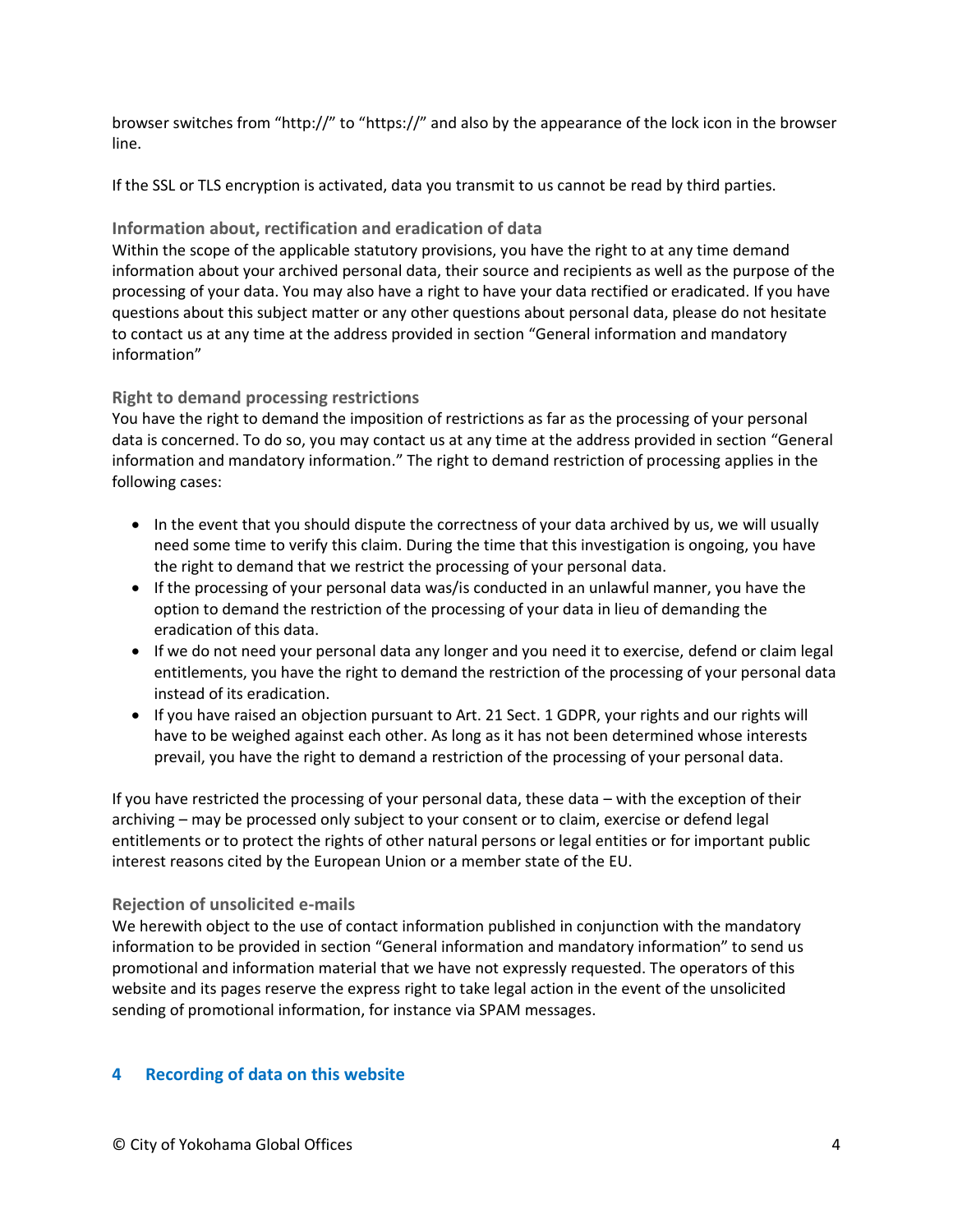# **Cookies**

Our websites and pages use what the industry refers to as "cookies." Cookies are small text files that do not cause any damage to your device. They are either stored temporarily for the duration of a session (session cookies) or they are permanently archived on your device (permanent cookies). Session cookies are automatically deleted once you terminate your visit. Permanent cookies remain archived on your device until you actively delete them or they are automatically eradicated by your web browser.

In some cases it is possible that third party cookies are stored on your device once you enter our site (third party cookies). These cookies enable you or us to take advantage of certain services offered by the third party (e.g. cookies for the processing of payment services).

Cookies have a variety of functions. Many cookies are technically essential since certain website functions would not work in the absence of the cookies (e.g. the shopping cart function or the display of videos). The purpose of other cookies may be the analysis of user patterns or the display of promotional messages.

Cookies, which are required for the performance of electronic communication transactions (required cookies) or for the provision of certain functions you want to use (functional cookies, e.g. for the shopping cart function) or those that are necessary for the optimization of the website (e.g. cookies that provide measurable insights into the web audience), shall be stored on the basis of Art. 6 Sect. 1 lit. f GDPR, unless a different legal basis is cited. The operator of the website has a legitimate interest in the storage of cookies to ensure the technically error free and optimized provision of the operator's services. If your consent to the storage of the cookies has been requested, the respective cookies are stored exclusively on the basis of the consent obtained (Art. 6 Sect. 1 lit. a GDPR); this consent may be revoked at any time.

You have the option to set up your browser in such a manner that you will be notified any time cookies are placed and to permit the acceptance of cookies only in specific cases. You may also exclude the acceptance of cookies in certain cases or in general or activate the delete function for the automatic eradication of cookies when the browser closes. If cookies are deactivated, the functions of this website may be limited.

In the event that third party cookies are used or if cookies are used for analytical purposes, we will separately notify you in conjunction with this Data Protection Policy and, if applicable, ask for your consent.

Our website uses the Webtoffee cookie consent technology to obtain your consent to the storage of certain cookies in your browser and for their data privacy protection compliant documentation. The provider of this technology is MOZILOR LIMITED trading as WebToffee, 10 Paxton Crescent, Shenley Lodge, Milton Keynes, MK5 7PY, United Kingdom. (hereinafter referred to as WebToffee). The legal basis for the use of such cookies is Art. 6 Sect. 1 Sentence 1 lit. c GDPR. **Server log files**

The provider of this website and its pages automatically collects and stores information in so-called server log files, which your browser communicates to us automatically. The information comprises:

- The type and version of browser used
- The used operating system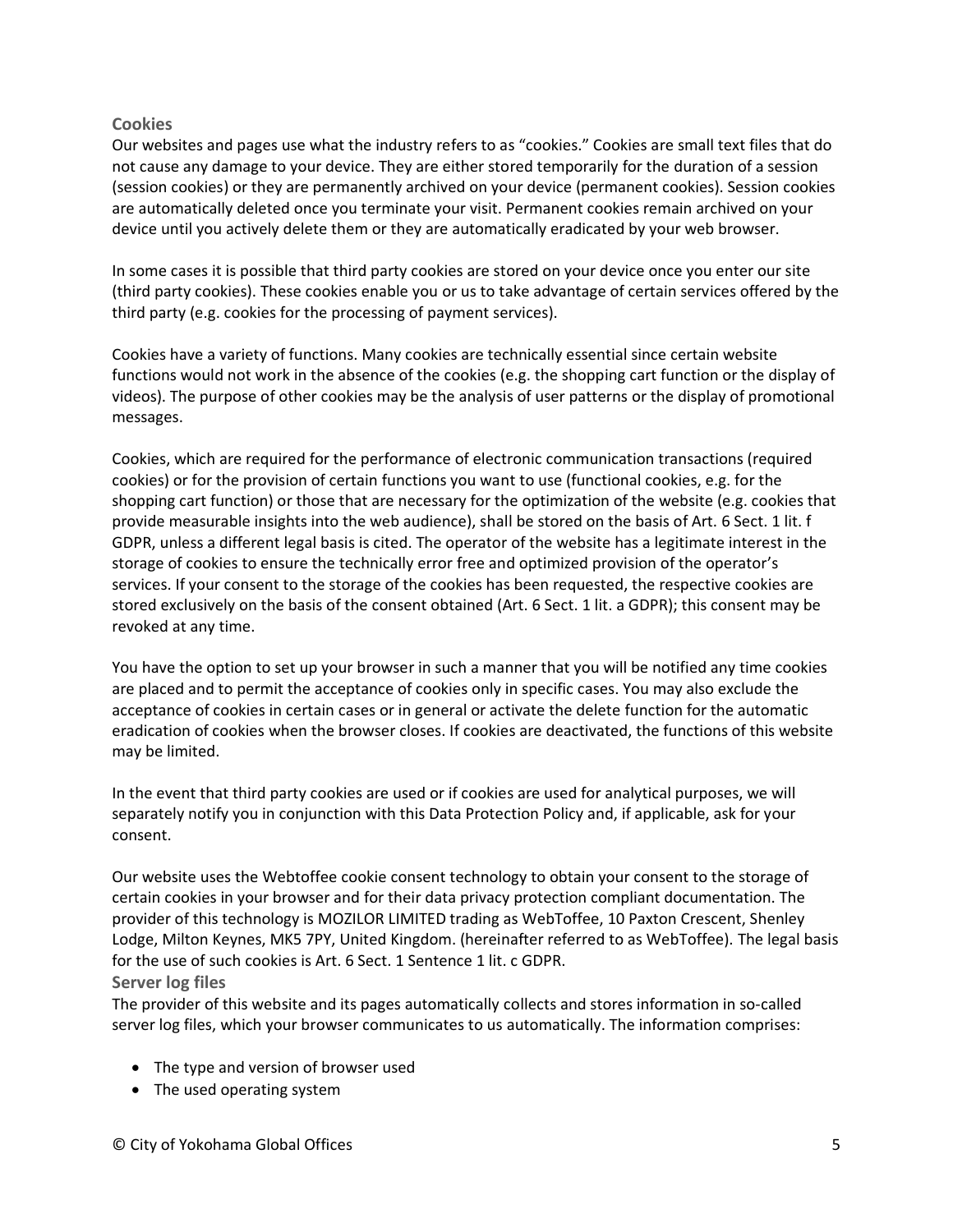- Referrer URL
- The hostname of the accessing computer
- The time of the server inquiry
- The IP address
- This data is not merged with other data sources.

This data is recorded on the basis of Art. 6 Sect. 1 lit. f GDPR. The operator of the website has a legitimate interest in the technically error free depiction and the optimization of the operator's website. In order to achieve this, server log files must be recorded.

## **Contact form**

If you submit inquiries to us via our contact form, the information provided in the contact form as well as any contact information provided therein will be stored by us in order to handle your inquiry and in the event that we have further questions. We will not share this information without your consent.

The processing of these data is based on Art. 6 para. 1 lit. b GDPR, if your request is related to the execution of a contract or if it is necessary to carry out pre-contractual measures. In all other cases the processing is based on our legitimate interest in the effective processing of the requests addressed to us (Art. 6 Para. 1 lit. f GDPR) or on your agreement (Art. 6 Para. 1 lit. a GDPR) if this has been requested.

The information you have entered into the contact form shall remain with us until you ask us to eradicate the data, revoke your consent to the archiving of data or if the purpose for which the information is being archived no longer exists (e.g. after we have concluded our response to your inquiry). This shall be without prejudice to any mandatory legal provisions – in particular retention periods.

## **Request by e-mail, telephone or fax**

If you contact us by e-mail, telephone or fax, your request, including all resulting personal data (name, request) will be stored and processed by us for the purpose of processing your request. We do not pass these data on without your consent.

These data are processed on the basis of Art. 6 Sect. 1 lit. b GDPR if your inquiry is related to the fulfillment of a contract or is required for the performance of pre-contractual measures. In all other cases, the data are processed on the basis of our legitimate interest in the effective handling of inquiries submitted to us (Art. 6 Sect. 1 lit. f GDPR) or on the basis of your consent (Art. 6 Sect. 1 lit. a GDPR) if it has been obtained.

The data sent by you to us via contact requests remain with us until you request us to delete, revoke your consent to the storage or the purpose for the data storage lapses (e.g. after completion of your request). Mandatory statutory provisions – in particular statutory retention periods – remain unaffected.

# **5 Analysis tools and advertising**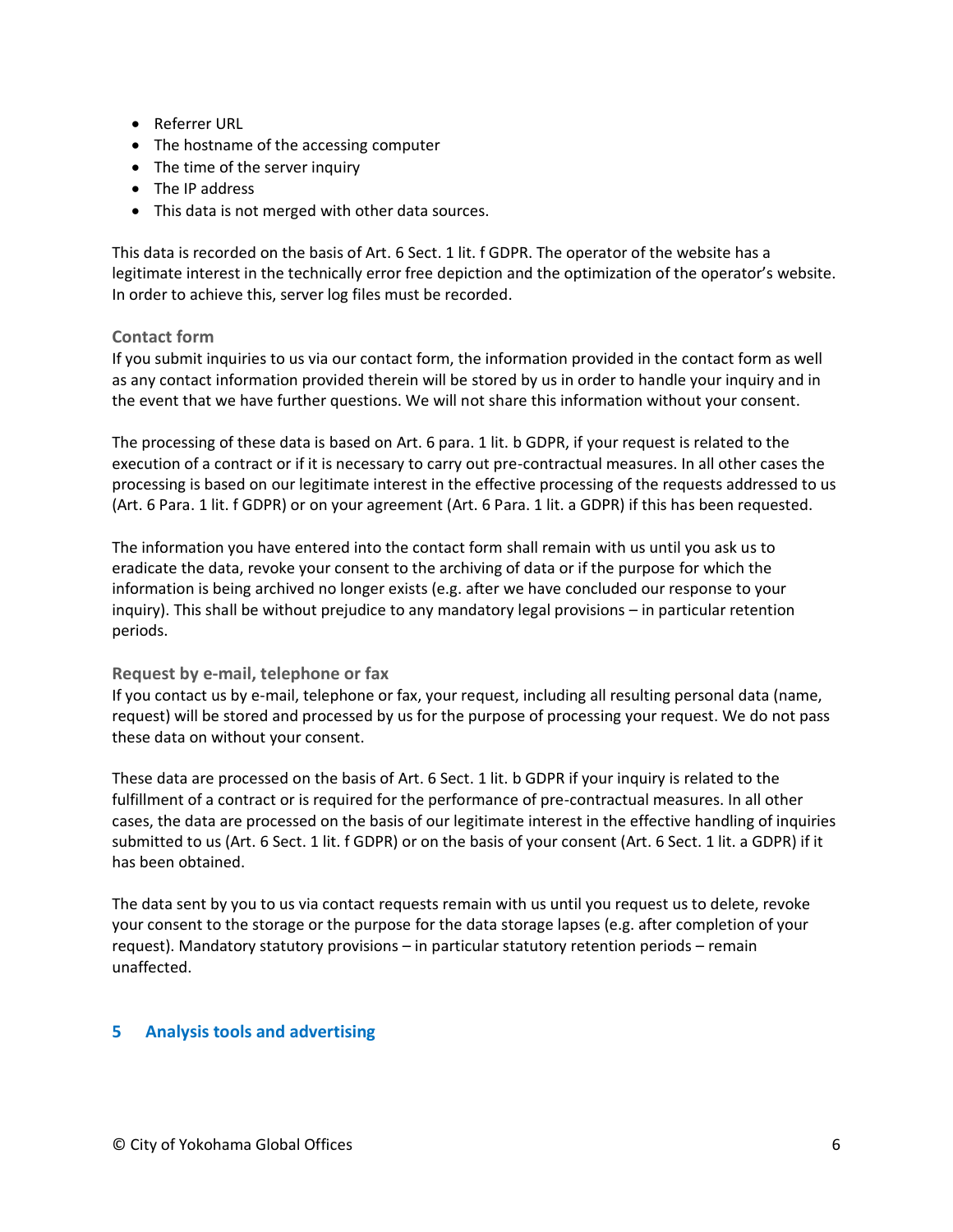#### **Google Analytics**

This website uses functions of the web analysis service Google Analytics. The provider of this service is Google Ireland Limited ("Google"), Gordon House, Barrow Street, Dublin 4, Ireland.

Google Analytics enables the website operator to analyze the behavior patterns of website visitors. To that end, the website operator receives a variety of user data, such as pages accessed, time spent on the page, the utilized operating system and the user's origin. Google may consolidate these data in a profile that is allocated to the respective user or the user's device.

Google Analytics uses technologies that make the recognition of the user for the purpose of analyzing the user behavior patterns (e.g. cookies or device fingerprinting). The website use information recorded by Google is, as a rule transferred to a Google server in the United States, where it is stored.

This analysis tool is used on the basis of Art. 6 Sect. 1 lit. f GDPR. The operator of this website has a legitimate interest in the analysis of user patterns to optimize both, the services offered online and the operator's advertising activities. If a corresponding agreement has been requested (e.g. an agreement to the storage of cookies), the processing takes place exclusively on the basis of Art. 6 para. 1 lit. a GDPR; the agreement can be revoked at any time.

## **IP anonymization**

On this website, we have activated the IP anonymization function. As a result, your IP address will be abbreviated by Google within the member states of the European Union or in other states that have ratified the Convention on the European Economic Area prior to its transmission to the United States. The full IP address will be transmitted to one of Google's servers in the United States and abbreviated there only in exceptional cases. On behalf of the operator of this website, Google shall use this information to analyze your use of this website to generate reports on website activities and to render other services to the operator of this website that are related to the use of the website and the Internet. The IP address transmitted in conjunction with Google Analytics from your browser shall not be merged with other data in Google's possession.

#### **Browser plug-in**

You can prevent the recording and processing of your data by Google by downloading and installing the browser plugin available under the following link: [https://tools.google.com/dlpage/gaoptout?hl=en.](about:blank)

For more information about the handling of user data by Google Analytics, please consult Google's Data Privacy Declaration at: [https://support.google.com/analytics/answer/6004245?hl=en.](about:blank)

## **Contract data processing**

We have executed a contract data processing agreement with Google and are implementing the stringent provisions of the German data protection agencies to the fullest when using Google Analytics.

## **Archiving period**

Data on the user or incident level stored by Google linked to cookies, user IDs or advertising IDs (e.g. DoubleClick cookies, Android advertising ID) will be anonymized or deleted after 14 month. For details please click the following link: https://support.google.com/analytics/answer/7667196?hl=en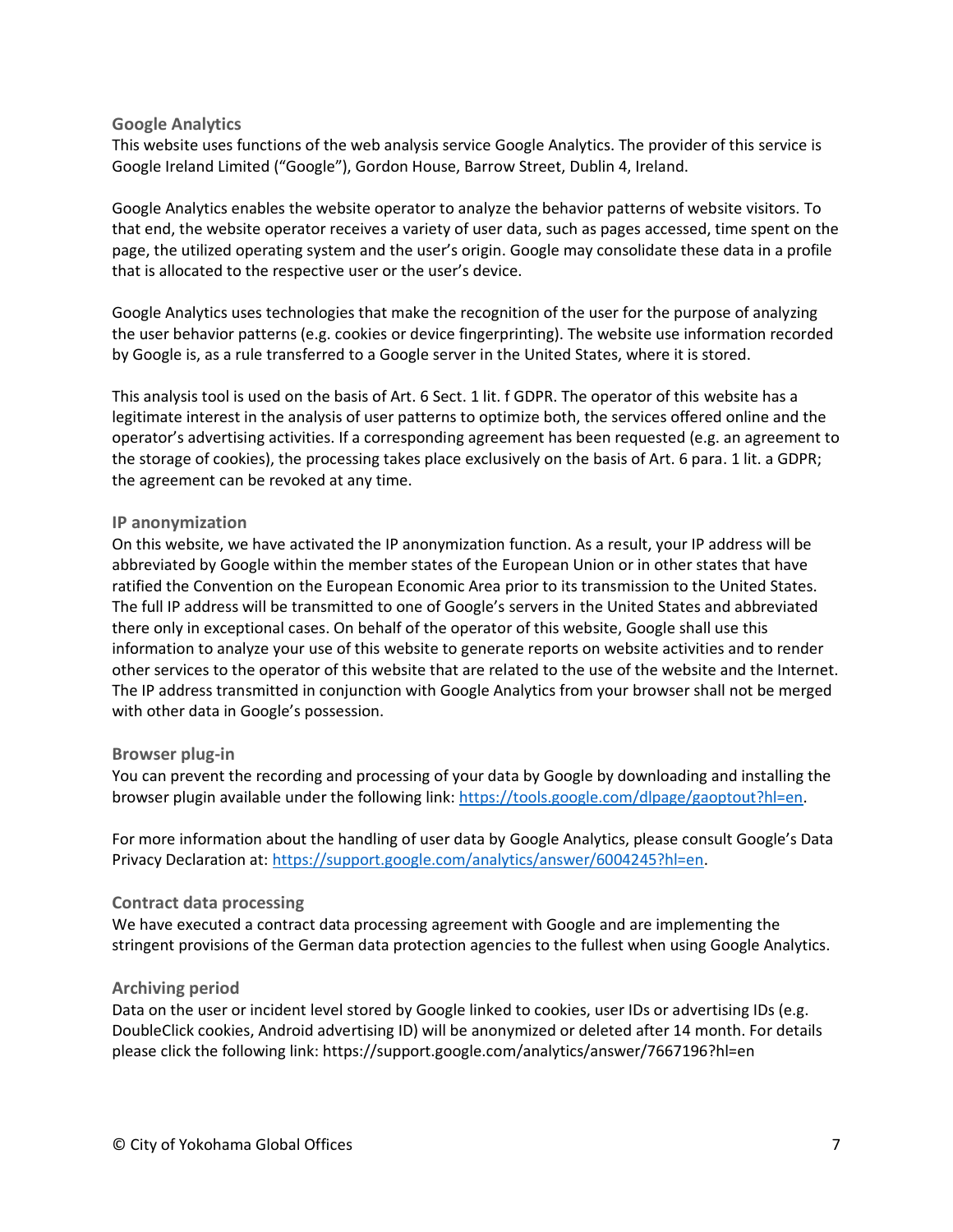## **6 Newsletter**

#### **Newsletter data**

If you would like to subscribe to the newsletter offered on this website, we will need from you an e-mail address as well as information that allow us to verify that you are the owner of the e-mail address provided and consent to the receipt of the newsletter. No further data shall be collected or shall be collected only on a voluntary basis. We shall use such data only for the sending of the requested information and shall not share such data with any third parties.

The processing of the information entered into the newsletter subscription form shall occur exclusively on the basis of your consent (Art. 6 Sect. 1 lit. a GDPR). You may revoke the consent you have given to the archiving of data, the e-mail address and the use of this information for the sending of the newsletter at any time, for instance by clicking on the "Unsubscribe" link in the newsletter. This shall be without prejudice to the lawfulness of any data processing transactions that have taken place to date.

The data deposited with us for the purpose of subscribing to the newsletter will be stored by us until you unsubscribe from the newsletter or the newsletter service provider and deleted from the newsletter distribution list after you unsubscribe from the newsletter. Data stored for other purposes with us remain unaffected.

After you unsubscribe from the newsletter distribution list, your e-mail address may be stored by us or the newsletter service provider in a blacklist to prevent future mailings. The data from the blacklist is used only for this purpose and not merged with other data. This serves both your interest and our interest in complying with the legal requirements when sending newsletters (legitimate interest within the meaning of Art. 6 para. 1 lit. f GDPR). The storage in the blacklist is indefinite. You may object to the storage if your interests outweigh our legitimate interest.

## **MailChimp**

This website uses the services of MailChimp to send out its newsletters. The provider is the Rocket Science Group LLC, 675 Ponce De Leon Ave NE, Suite 5000, Atlanta, GA 30308, USA.

Among other things, MailChimp is a service that can be deployed to organize and analyze the sending of newsletters. Whenever you enter data for the purpose of subscribing to a newsletter (e.g. your e-mail address), the information is stored on MailChimp servers in the United States.

MailChimp is in possession of a certification that is in compliance with the "EU-US-Privacy-Shield". The "Privacy-Shield" is a compact between the European Union (EU) and the United States of America (USA) that aims to warrant the compliance with European data protection standards in the United States.

With the assistance of the MailChimp tool, we can analyze the performance of our newsletter campaigns. If you open an e-mail that has been sent through the MailChimp tool, a file that has been integrated into the e-mail (a so-called web-beacon) connects to MailChimp's servers in the United States. As a result, it can be determined whether a newsletter message has been opened and which links the recipient possibly clicked on. Technical information is also recorded at that time (e.g. the time of access, the IP address, type of browser and operating system). This information cannot be allocated to the respective newsletter recipient. Their sole purpose is the performance of statistical analyses of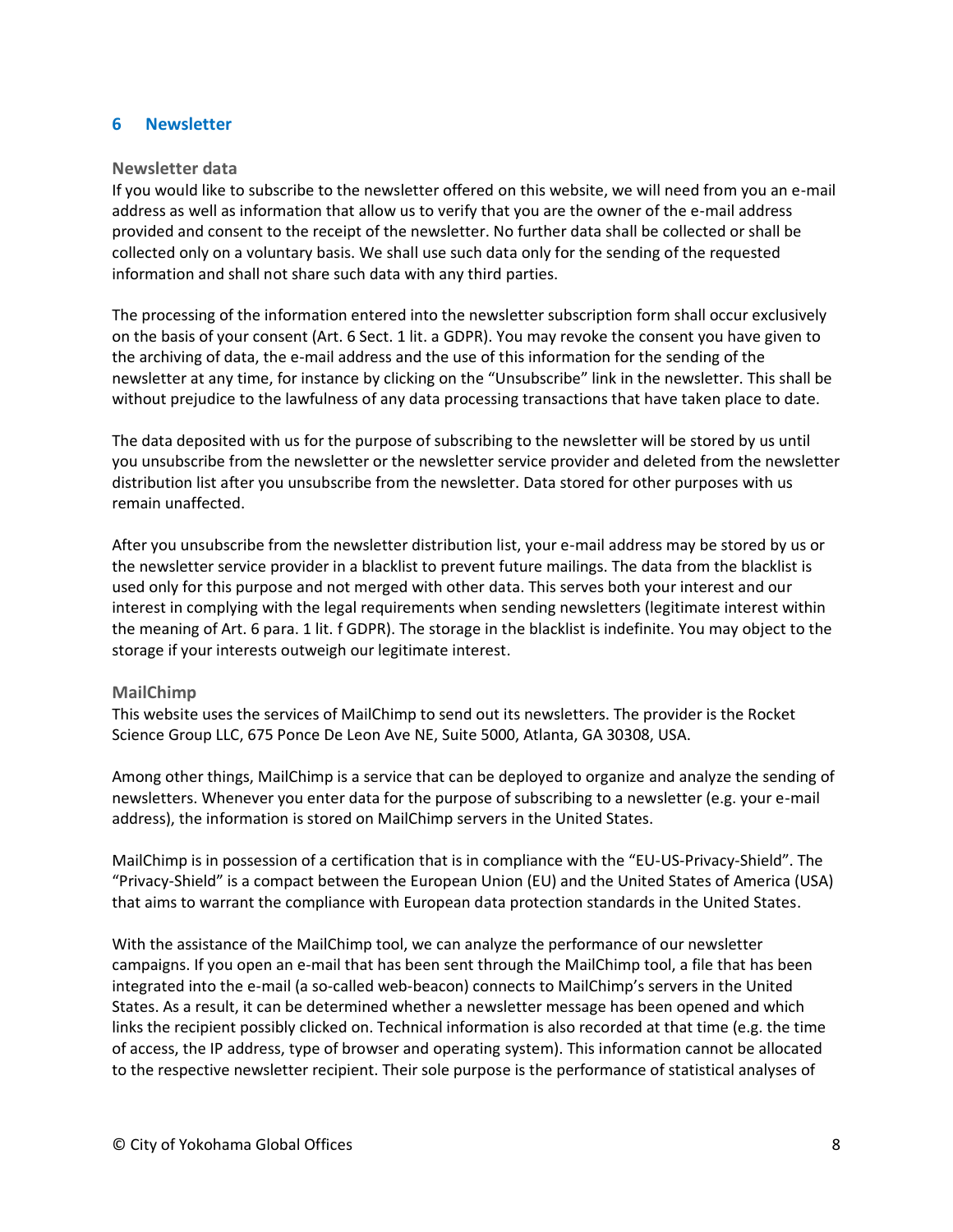newsletter campaigns. The results of such analyses can be used to tailor future newsletters to the interests of their recipients more effectively.

If you do not want to permit an analysis by MailChimp, you must unsubscribe from the newsletter. We provide a link for you to do this in every newsletter message. Moreover, you can also unsubscribe from the newsletter right on the website.

The data is processed based on your consent (Art. 6 Sect. 1 lit. a GDPR). You may revoke any consent you have given at any time by unsubscribing from the newsletter. This shall be without prejudice to the lawfulness of any data processing transactions that have taken place prior to your revocation.

The data deposited with us for the purpose of subscribing to the newsletter will be stored by us until you unsubscribe from the newsletter or the newsletter service provider and deleted from the newsletter distribution list after you unsubscribe from the newsletter. Data stored for other purposes with us remain unaffected.

After you unsubscribe from the newsletter distribution list, your e-mail address may be stored by us or the newsletter service provider in a blacklist to prevent future mailings. The data from the blacklist is used only for this purpose and not merged with other data. This serves both your interest and our interest in complying with the legal requirements when sending newsletters (legitimate interest within the meaning of Art. 6 para. 1 lit. f GDPR). The storage in the blacklist is indefinite. **You may object to the storage if your interests outweigh our legitimate interest.**

For more details, please consult the Data Privacy Policies of MailChimp at: [https://mailchimp.com/legal/terms/.](about:blank)

# Execution of a contract data processing agreement

We have executed a so-called "Data Processing Agreement" with MailChimp, in which we mandate that MailChimp undertakes to protect the data of our customers and to refrain from sharing it with third parties.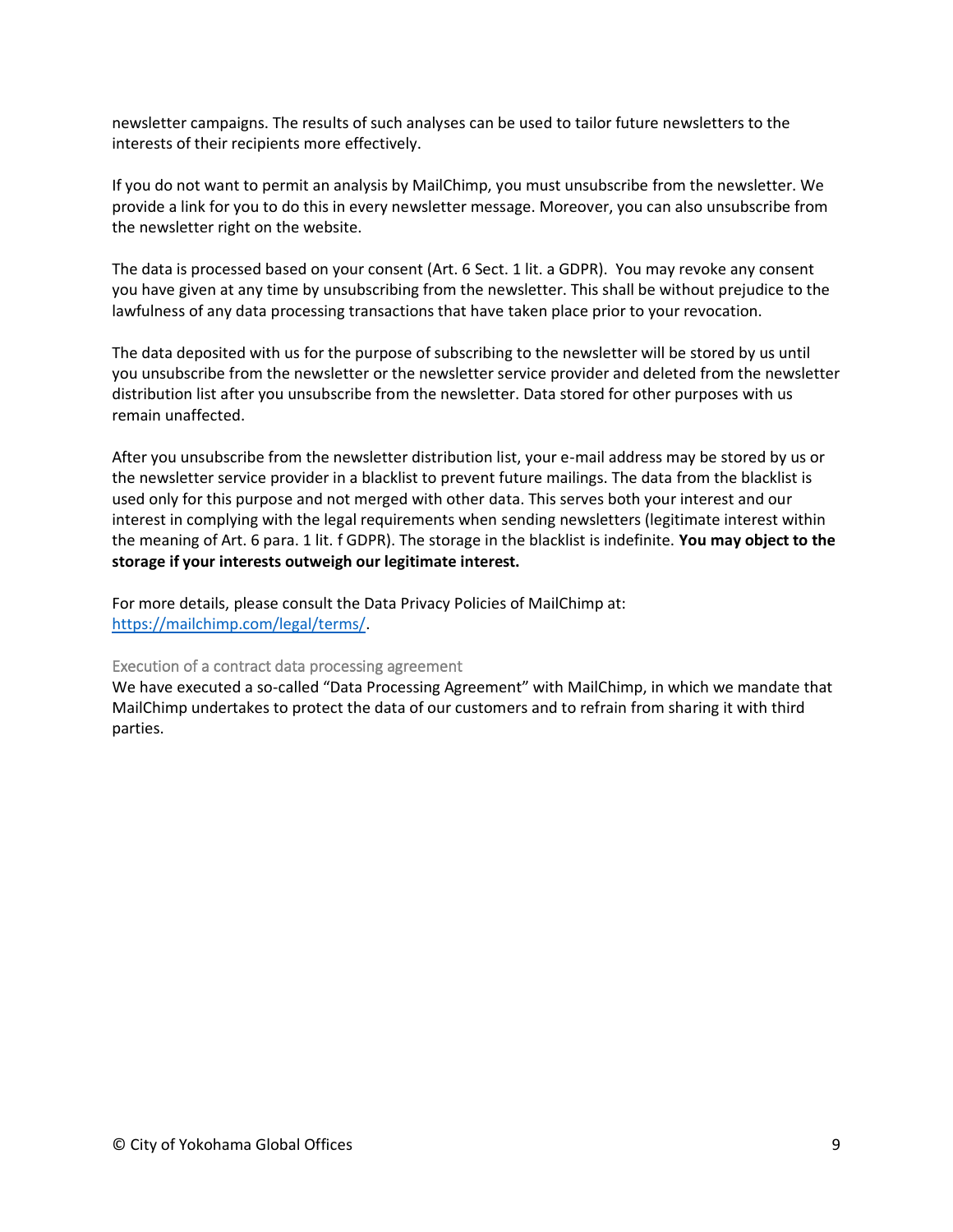# **7 Plug-ins and Tools**

#### **YouTube**

This website embeds videos of the website YouTube. The website operator is Google Ireland Limited ("Google"), Gordon House, Barrow Street, Dublin 4, Ireland.

If you visit a page on this website into which a YouTube has been embedded, a connection with YouTube's servers will be established. As a result, the YouTube server will be notified, which of our pages you have visited.

Furthermore, YouTube will be able to place various cookies on your device or comparable technologies for recognition (e.g. device fingerprinting). In this way YouTube will be able to obtain information about this website's visitors. Among other things, this information will be used to generate video statistics with the aim of improving the user friendliness of the site and to prevent attempts to commit fraud.

If you are logged into your YouTube account while you visit our site, you enable YouTube to directly allocate your browsing patterns to your personal profile. You have the option to prevent this by logging out of your YouTube account.

The use of YouTube is based on our interest in presenting our online content in an appealing manner. Pursuant to Art. 6 Sect. 1 lit. f GDPR, this is a legitimate interest. If a corresponding agreement has been requested, the processing takes place exclusively on the basis of Art. 6 para. 1 lit. a GDPR; the agreement can be revoked at any time.

For more information on how YouTube handles user data, please consult the YouTube Data Privacy Policy under[: https://policies.google.com/privacy?hl=en.](about:blank)

#### **Vimeo**

This website uses plug-ins of the video portal Vimeo. The provider is Vimeo Inc., 555 West 18th Street, New York, New York 10011, USA.

If you visit one of the pages on our website into which a Vimeo video has been integrated, a connection to Vimeo's servers will be established. As a consequence, the Vimeo server will receive information as to which of our pages you have visited. Moreover, Vimeo will receive your IP address. This will also happen if you are not logged into Vimeo or do not have an account with Vimeo. The information recorded by Vimeo will be transmitted to Vimeo's server in the United States.

If you are logged into your Vimeo account, you enable Vimeo to directly allocate your browsing patterns to your personal profile. You can prevent this by logging out of your Vimeo account.

Vimeo uses cookies or comparable recognition technologies (e.g. device fingerprinting) to recognize website visitors.

The use of Vimeo is based on our interest in presenting our online content in an appealing manner. Pursuant to Art. 6 Sect. 1 lit. f GDPR, this is a legitimate interest. If a corresponding agreement has been requested, the processing takes place exclusively on the basis of Art. 6 para. 1 lit. a GDPR; the agreement can be revoked at any time.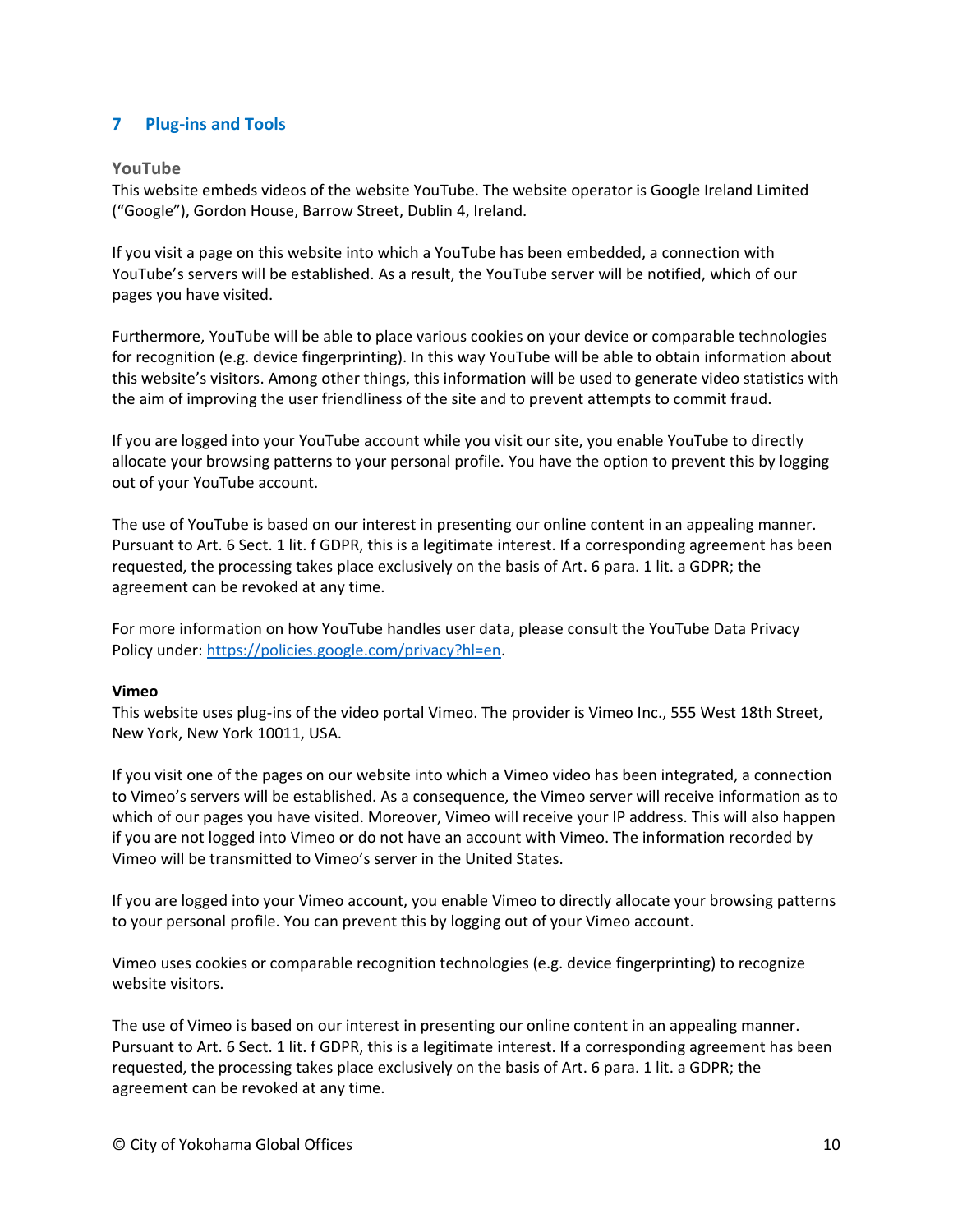Vimeo is certified in compliance with the EU-US Privacy Shield, which aims to safeguard the processing of personal data in the United States in compliance with the applicable EU-Standards.

For more information on how Vimeo handles user data, please consult the Vimeo Data Privacy Policy under: [https://vimeo.com/privacy.](about:blank)

## **Google Web Fonts**

To ensure that fonts used on this website are uniform, this website uses so-called Web Fonts provided by Google. When you access a page on our website, your browser will load the required web fonts into your browser cache to correctly display text and fonts.

To do this, the browser you use will have to establish a connection with Google's servers. As a result, Google will learn that your IP address was used to access this website. The use of Google Web Fonts is based on Art. 6 Sect. 1 lit. f GDPR. The website operator has a legitimate interest in a uniform presentation of the font on the operator's website. If a respective declaration of consent has been obtained (e.g. consent to the archiving of cookies), the data will be processed exclusively on the basis of Art. 6 Sect. 1 lit. a GDPR. Any such consent may be revoked at any time.

If your browser should not support Web Fonts, a standard font installed on your computer will be used.

For more information on Google Web Fonts, please follow this link: [https://developers.google.com/fonts/faq](about:blank) and consult Google's Data Privacy Declaration under: [https://policies.google.com/privacy?hl=en.](about:blank)

#### **Google Maps**

Via an API, this website uses the mapping service Google Maps. The provider is Google Ireland Limited ("Google"), Gordon House, Barrow Street, Dublin 4, Ireland.

To enable the use of the Google Maps features, your IP address must be stored. As a rule, this information is transferred to one of Google's servers in the United States, where it is archived. The operator of this website has no control over the data transfer.

We use Google Maps to present our online content in an appealing manner and to make the locations disclosed on our website easy to find. This constitutes a legitimate interest as defined in Art. 6 Sect. 1 lit. f GDPR. If a respective declaration of consent has been obtained, the data shall be processed exclusively on the basis of Art. 6 Sect. 1 lit. a GDPR. This declaration of consent may be revoked at any time.

For more information on the handling of user data, please review Google's Data Privacy Declaration under: [https://policies.google.com/privacy?hl=en.](about:blank)

#### **Google reCAPTCHA**

We use "Google reCAPTCHA" (hereinafter referred to as "reCAPTCHA") on this website. The provider is Google Ireland Limited ("Google"), Gordon House, Barrow Street, Dublin 4, Ireland.

The purpose of reCAPTCHA is to determine whether data entered on this website (e.g. information entered into a contact form) is being provided by a human user or by an automated program. To determine this, reCAPTCHA analyzes the behavior of the website visitors based on a variety of